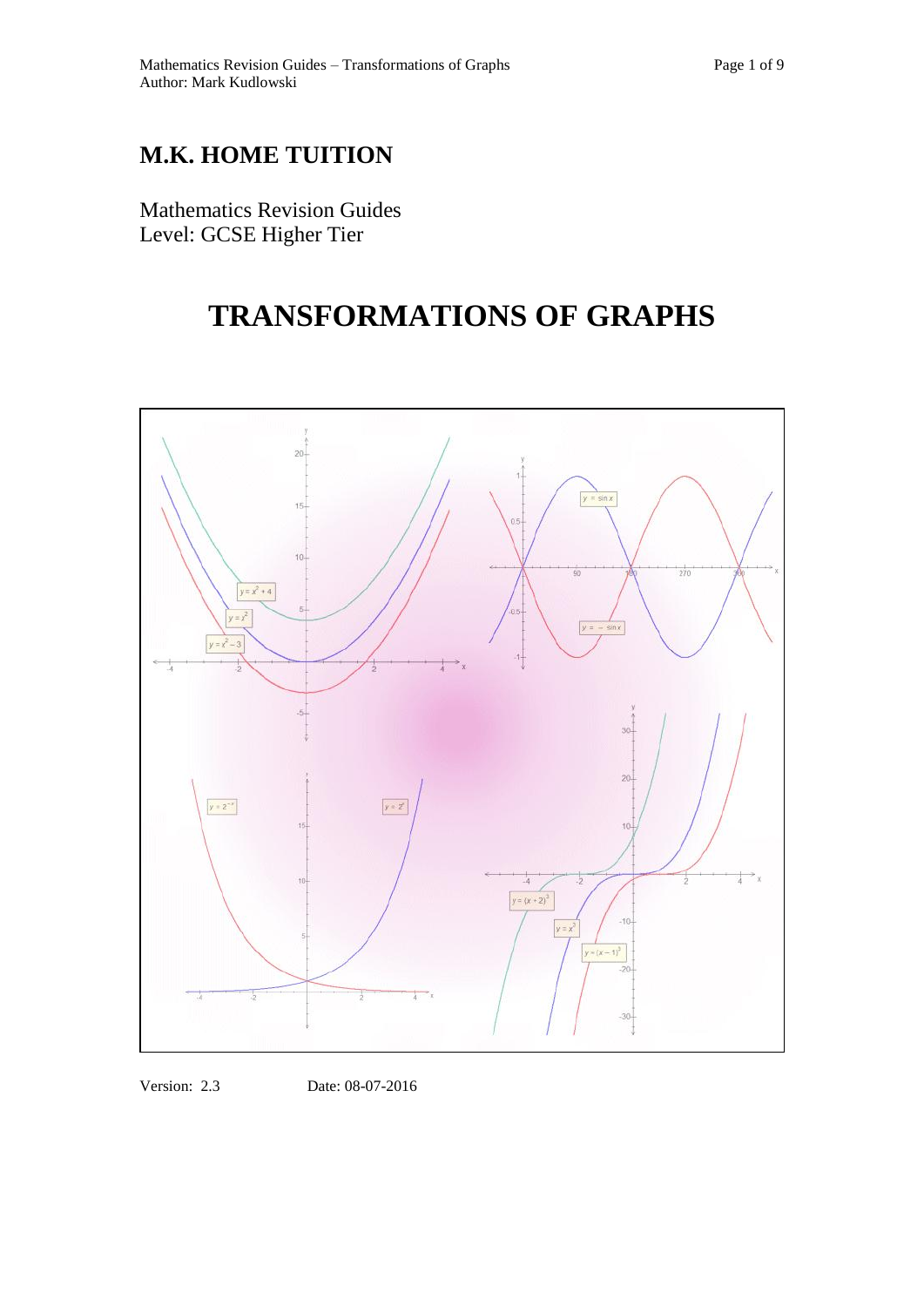It is possible to obtain a whole family of graphs from a single one by means of transformations.

There are four such transformations to remember: the *y*-translation, the *x-*translation, the *y-*stretch and the *x-*stretch. Of the last two, there are only two special cases to be concerned about at GCSE.

#### **The** *y-***translation.**

This example will take the function  $y = x^2$  and transform it into  $y = x^2 + 4$  and  $y = x^2 - 3$ . The resulting set of graphs is shown below.

| $\boldsymbol{\mathcal{X}}$ | $= x^2$ | $y = x^2 + 4$         | $y = x^2 - 3$ |
|----------------------------|---------|-----------------------|---------------|
| $-3$                       |         | 13                    | 6             |
| $-2$                       |         | 8                     |               |
|                            |         | $\tilde{\phantom{a}}$ | $-2$          |
|                            |         |                       | $-3$          |
|                            |         | 5                     | $-2$          |
| 2                          |         |                       |               |
| $\mathbf{r}$               |         | 13                    |               |

The graph of  $y = x^2 + 4$  is obtained by moving that of  $y = x^2$ upwards by 4 units.

In other words, we apply a translation of +4 units in the *y*-direction.

By contrast, we obtain the graph of  $y = x^2 - 3$  by moving that of  $y = x^2$  downwards by 3 units.

This time, we apply a translation of -3 units in the *y*-direction.



For any function  $y = f(x)$ , the graph of the function  $f(x) + k$  is the same as the graph of  $f(x)$ , but **translated** by  $k$  units in the y-direction. In column vector form, the transformation is  $\begin{pmatrix} 0 \\ k \end{pmatrix}$  *k*  $\binom{0}{k}$ . In the examples above, the graph of  $y = x^2$  is translated to that of  $y = x^2 + 4$  by the vector  $\begin{pmatrix} 0 \\ 4 \end{pmatrix}$ J  $\lambda$  $\mathbf{r}$ L ſ 4  $\vert 0 \rangle$ , the and to that of  $y = x^2 - 3$  by the vector  $\begin{pmatrix} 0 \\ -3 \end{pmatrix}$ J  $\lambda$  $\mathsf{I}$ L ſ 3  $\begin{matrix} 0 \end{matrix}$ .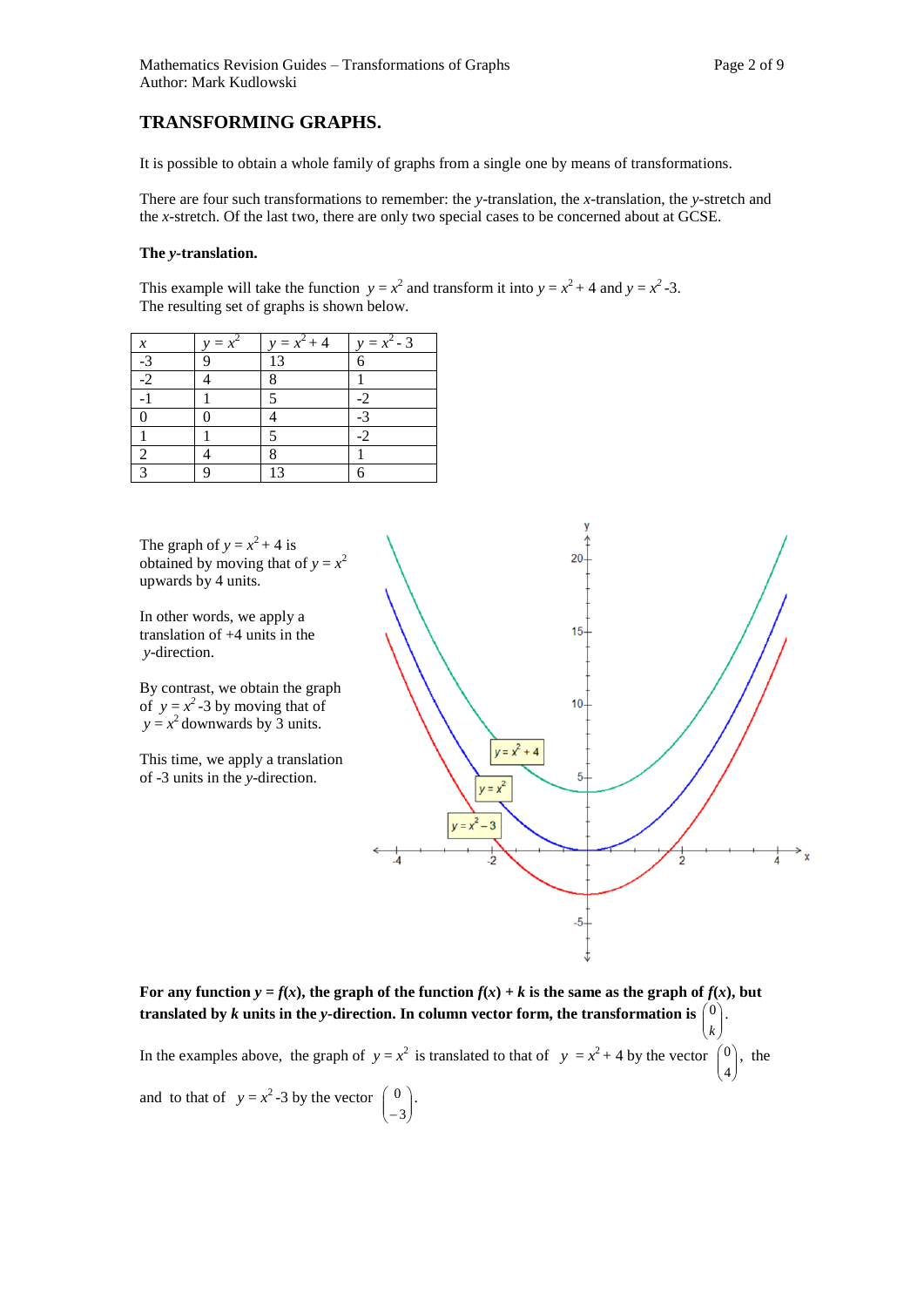## **The** *x-***translation.**

This example will take the function  $y=x^3$  and transform it into  $y=(x+2)^3$  and  $y=(x-1)^3$ .

| $\mathcal{X}$ | selected $y = x^3$ | selected $y = (x + 2)^3$ | selected $y=(x-1)^3$ |
|---------------|--------------------|--------------------------|----------------------|
| $-5$          |                    | $-27$                    |                      |
|               |                    | $-8$                     |                      |
| $-3$          | $-27$              | $-1$                     |                      |
| $-2$          | -8                 |                          | $-27$                |
|               |                    |                          | -8                   |
|               |                    | 8                        |                      |
|               |                    | 27                       |                      |
| 2             | 8                  |                          |                      |
| $\mathbf{z}$  | 27                 |                          | 8                    |
|               |                    |                          | 27                   |

The graph of  $y = (x + 2)^3$  is obtained by moving that of  $y = x^3$  leftwards by 2 units.

In other words, we apply a translation of -2 units in the *x*-direction.

Similarly we obtain the graph of  $y = (x - 1)^3$ by moving the graph of  $y = x^3$  rightwards by 1 unit.

This time, we apply a translation of  $+1$  unit in the *x*-direction.

This transformation may seem to work the 'wrong way' at first sight !



)

L

For any function  $y = f(x)$ , the graph of the function  $f(x+k)$  is the same as the graph of  $f(x)$ , but **translated** by -*k* units in the *x*-direction. In column vector form, the transformation is  $\begin{bmatrix} -k \\ 0 \end{bmatrix}$ Ј  $\lambda$  $\mathbf{I}$ L  $\left( -\right)$ 0  $k$ . In the examples above, the graph of  $y=x^3$  is translated to that of  $(x+2)^3$  by the vector  $\begin{pmatrix} -2 \\ 0 \end{pmatrix}$  $\lambda$  $\mathsf{I}$  $\left( -\right)$ 0  $2$ , and to

that of  $(x - 1)^3$  by the vector  $\begin{pmatrix} 1 \\ 0 \end{pmatrix}$ J  $\mathcal{L}_{\mathcal{L}}$  $\mathsf{I}$ L ſ 0  $1$ .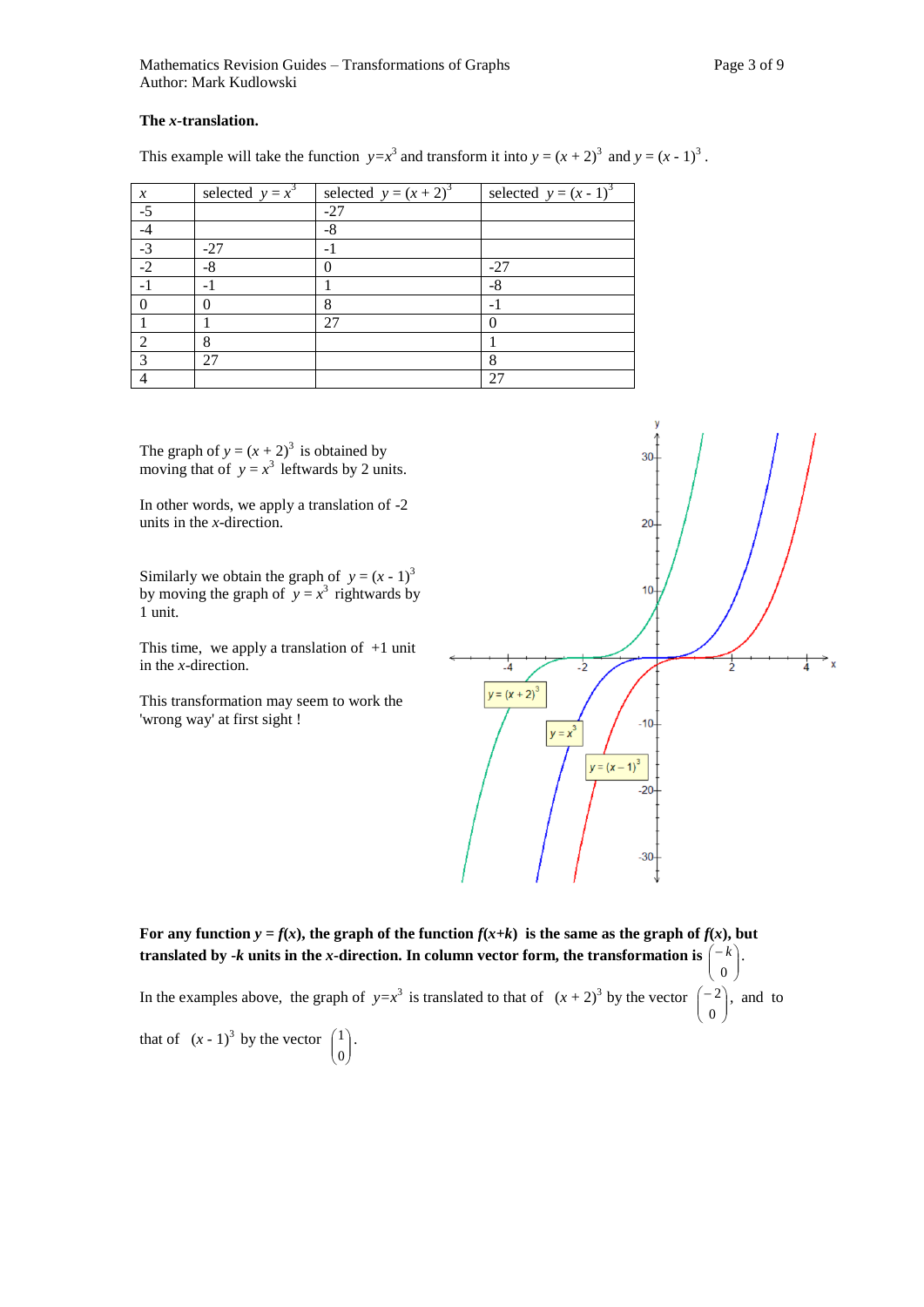Mathematics Revision Guides – Transformations of Graphs Page 4 of 9 Author: Mark Kudlowski

# **The** *y-***stretch.**

This transformation is not studied at GCSE, save for one special case :

#### **Reflection in the** *x***-axis.**

This example will take the function  $y = \sin x^\circ$  and transform it into  $y = -\sin x^\circ$ .

| $x^{\circ}$    | $y = \sin x^{\circ}$ | $y = -\sin x^{\circ}$ |
|----------------|----------------------|-----------------------|
| $\overline{0}$ | 0                    | 0                     |
| 30             | 0.5                  | $-0.5$                |
| 90             |                      | $-1$                  |
| 150            | 0.5                  | $-0.5$                |
| 180            | 0                    | 0                     |
| 210            | $-0.5$               | 0.5                   |
| 270            | $-1$                 |                       |
| 330            | $-0.5$               | 0.5                   |
| 360            |                      | 0                     |

**If the graph of a function**  $f(x)$  **is reflected in the** *x-***axis, it is transformed to the graph of**   $-f(x)$ .

The graphs shown here, where  $f(x) = \sin x$ , illustrate the situation.

(The *y-*values have had their sign reversed).

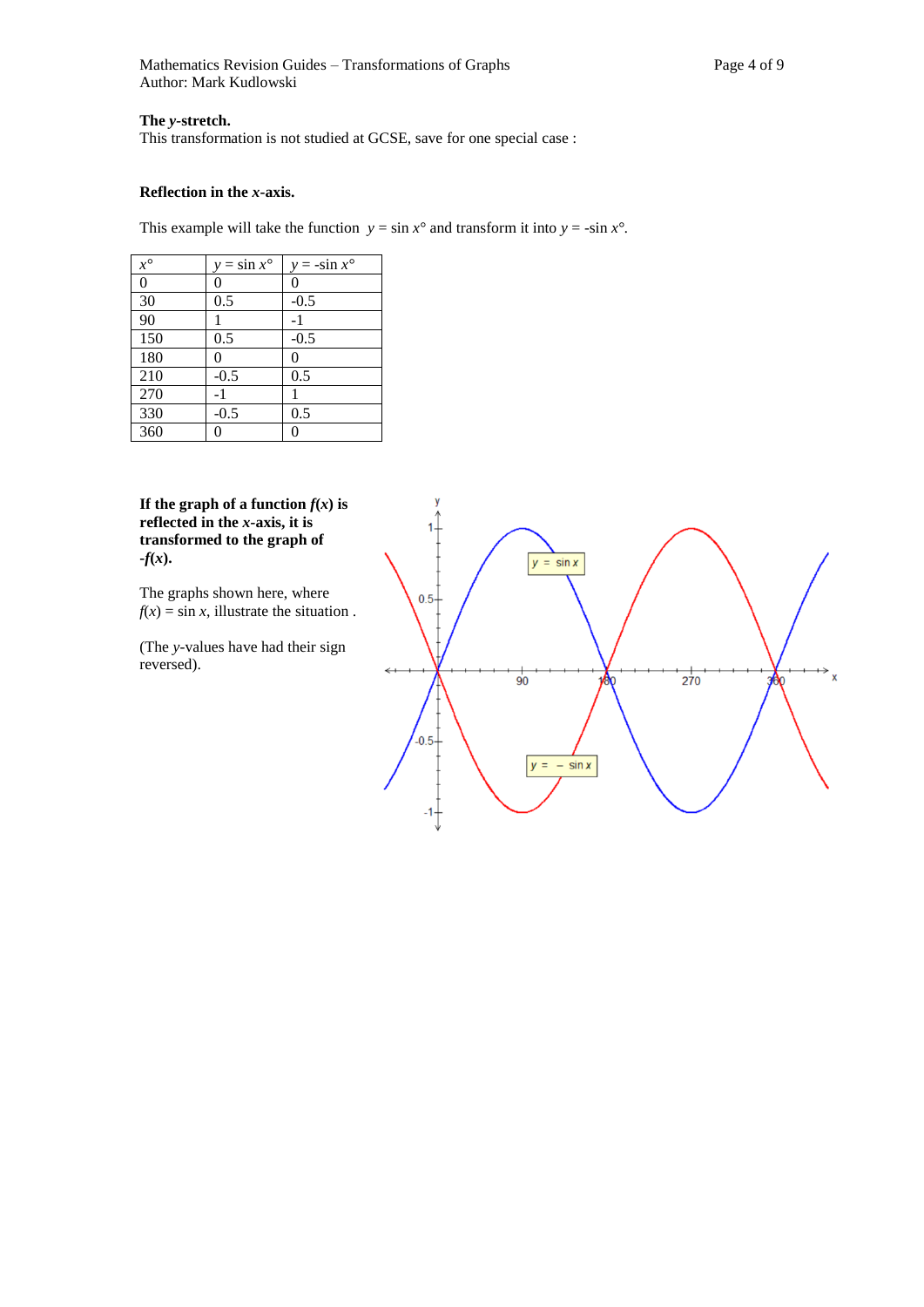#### **The** *x-***stretch. (Phased out for 2017 exams)**

Again, this transformation is not studied at GCSE, save for one special case :

# **Reflection in the** *y-***axis.**

This example will take the function  $y = 2^x$  and transform it into  $y = 2^{-x}$ .

| $\boldsymbol{\mathcal{X}}$         | $y = 2^x$      | $y = 2^{-x}$   |
|------------------------------------|----------------|----------------|
|                                    |                |                |
|                                    | $\frac{1}{16}$ | 16             |
| $\frac{-4}{-3}$<br>$\frac{-2}{-2}$ | $\frac{1}{8}$  | 8              |
|                                    | $\frac{1}{4}$  | 4              |
| $-1$                               | $\frac{1}{2}$  | $\overline{2}$ |
| $\overline{0}$                     | 1              | 1              |
|                                    | $\overline{c}$ | $\frac{1}{2}$  |
| $\boldsymbol{2}$                   | 4              | $\frac{1}{4}$  |
| $\overline{3}$                     | 8              | $\frac{1}{8}$  |
| 4                                  | 16             | $\frac{1}{16}$ |

# **If the graph of a function**  $f(x)$  **is reflected in the** *y-***axis, it is transformed to the graph of**  $f(x)$ **.**

The graphs shown here, where  $f(x) = 2^x$ , illustrate the situation.

The transformed graph is that of  $y = 2^{-x}$ .

(The *x-*values have had their sign reversed).

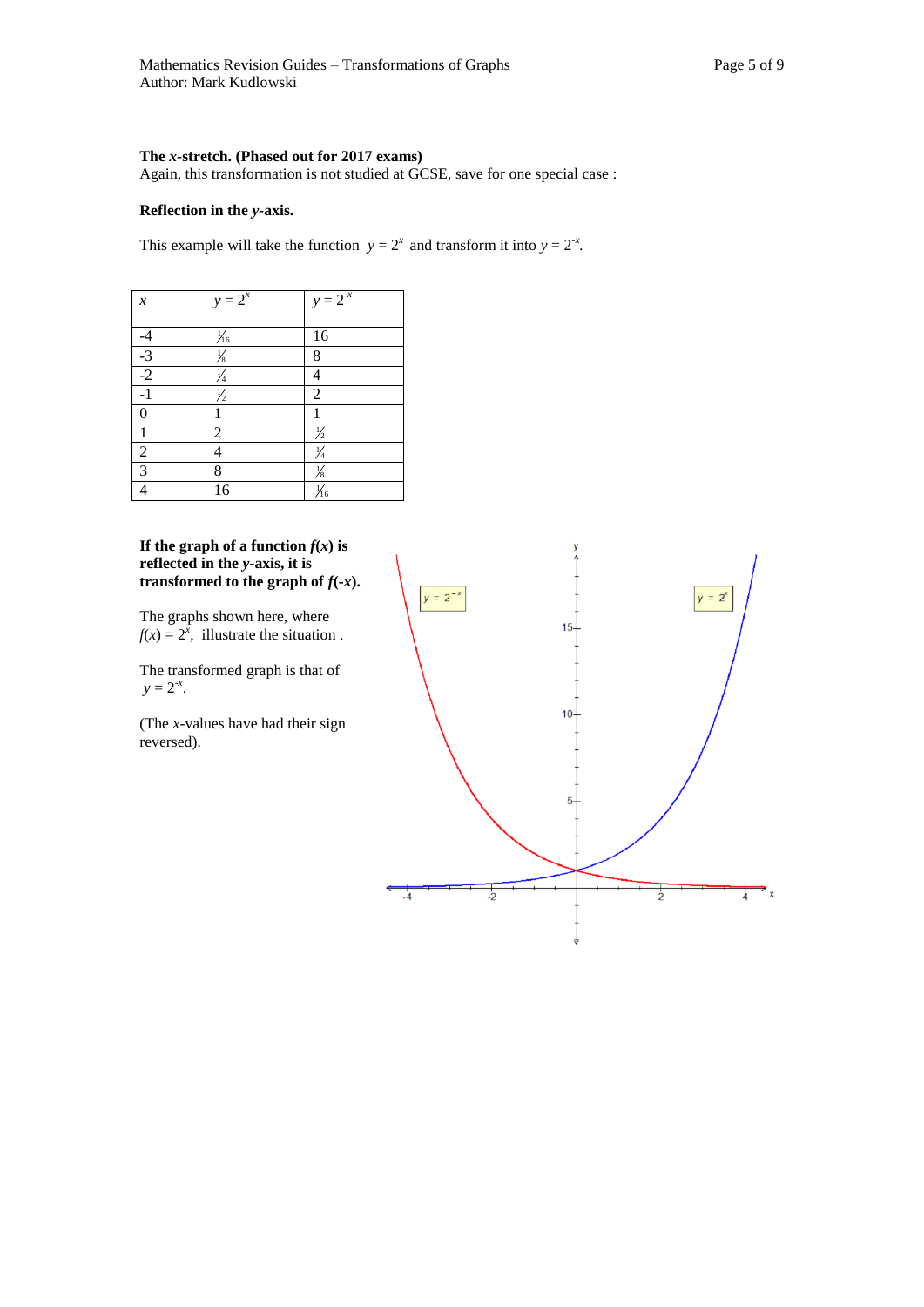Mathematics Revision Guides – Transformations of Graphs Page 6 of 9 Author: Mark Kudlowski

⋣

 $\overline{6}$ 

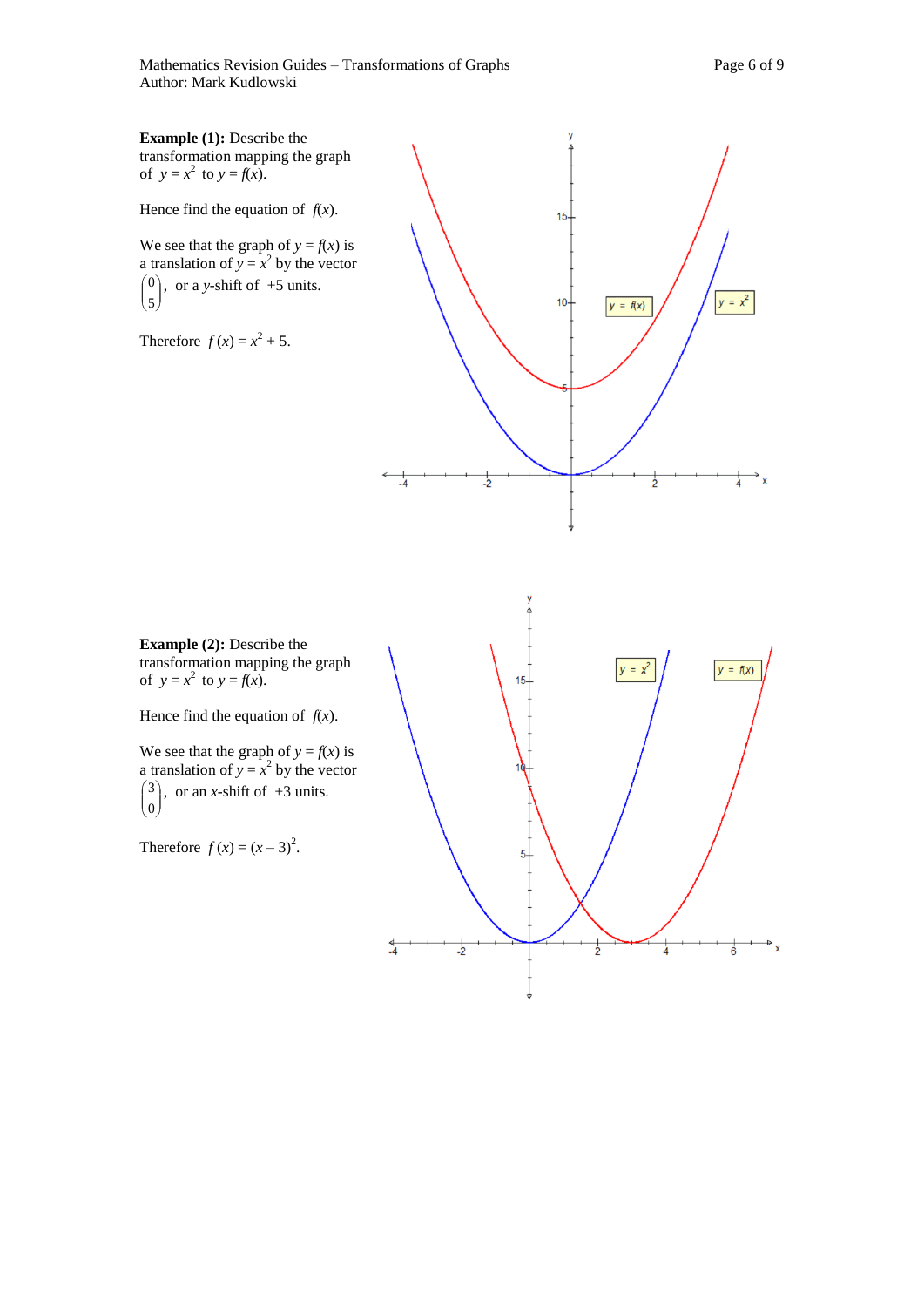.

**Examples (3):** Describe the transformations required to map:

i) 
$$
f(x) = x^2
$$
 to  $g(x) = (x+4)^2$   
ii)  $f(x) = \sqrt{x}$  to  $g(x) = -\sqrt{x}$   
iii)  $f(x) = \sin x$  to  $g(x) = \sin (-x)$ 

i)  $f(x) = x^2$  is transformed to  $g(x) = (x + 4)^2$  by a translation using vector  $\begin{pmatrix} -4 \\ 0 \end{pmatrix}$ J  $\lambda$  $\mathsf{I}$  $\overline{\phantom{0}}$  $\left( -\right)$ 0 4

ii)  $f(x) = \sqrt{x}$  is transformed to  $g(x) = -\sqrt{x}$  by reflection in the *x*-axis.

iii)  $f(x) = \sin x$  is transformed to  $g(x) = \sin (-x)$  by reflection in the *y*-axis.

**Examples (4):** The transformations in each case map  $f(x)$  to  $g(x)$ . Find  $g(x)$ .

i)  $f(x) = \sqrt{x}$  by a translation with vector  $\begin{pmatrix} 0 \\ 2 \end{pmatrix}$ J  $\lambda$  $\mathsf{I}$  $\overline{\mathcal{L}}$ ſ 2 0

ii)  $f(x) = x^3$  by a translation with vector  $\begin{pmatrix} 3 \\ 0 \end{pmatrix}$ J  $\lambda$  $\overline{\phantom{a}}$ L ſ 0 3

i) Translating  $f(x) = \sqrt{x}$  with the vector  $\begin{pmatrix} 0 \\ 2 \end{pmatrix}$ J  $\lambda$  $\overline{\phantom{a}}$ L ſ 2 <sup>0</sup>) gives  $g(x) = \sqrt{x^2 + 2}$ .

ii) By translating  $f(x) = x^3$  with the vector  $\begin{pmatrix} 3 \\ 0 \end{pmatrix}$ )  $\mathcal{L}$  $\overline{\phantom{a}}$ L ſ 0  $3^{3}$ , we obtain  $g(x) = (x - 3)^{3}$ .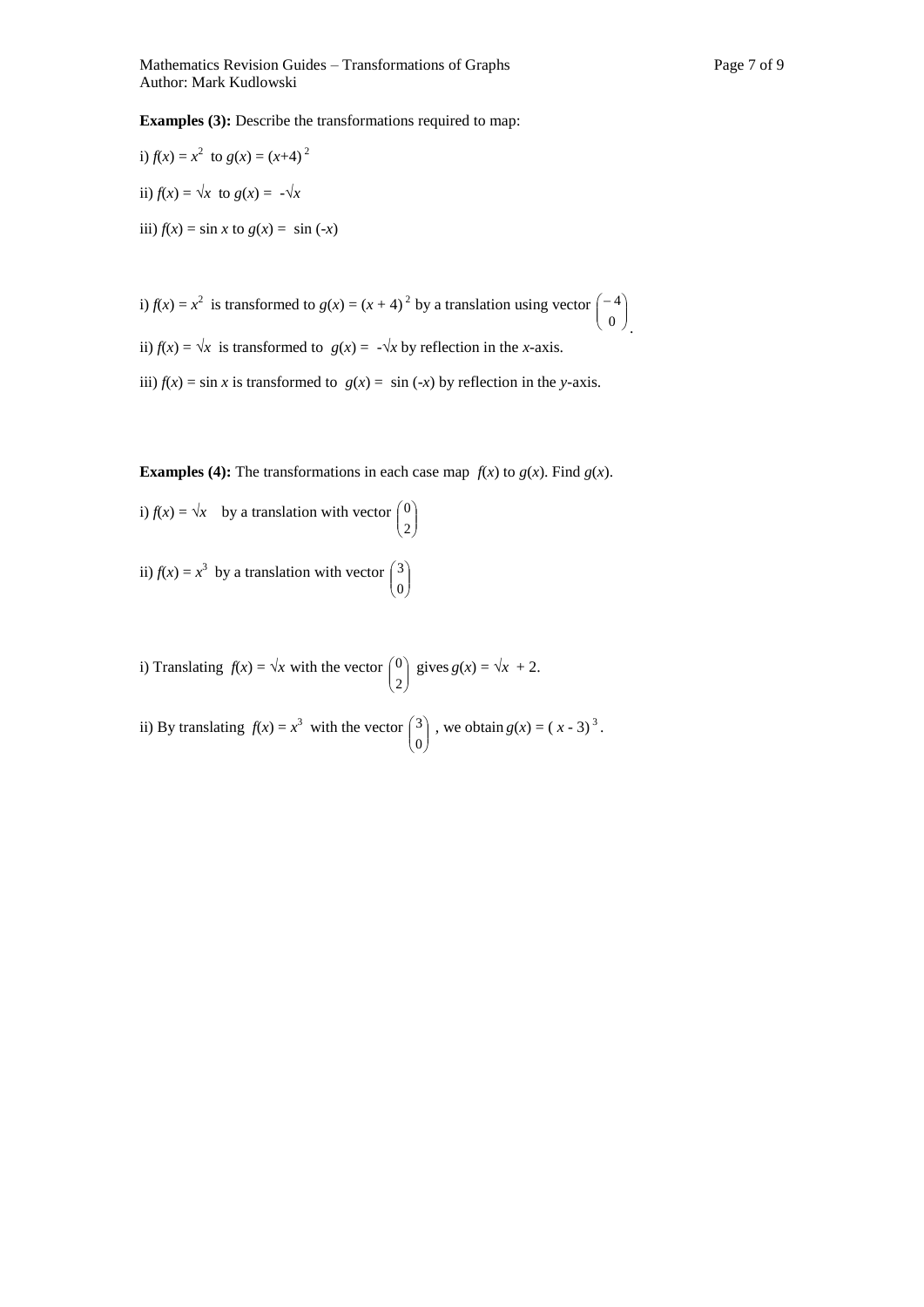Mathematics Revision Guides – Transformations of Graphs Page 8 of 9 Author: Mark Kudlowski

# **Composite graph transformations (Grade 9 only).**

It is possible to combine transformations of graphs, as the next examples show.

**Example (5):** How can we transform the graph of  $y = x^2$  to the graph of  $y = x^2 - 6x + 8$ ?



This completed-square expression therefore gives us information about the required transformations.

Starting with  $y = x^2$ , we begin with an *x*-translation using the vector  $\vert$ J  $\lambda$  $\overline{\phantom{a}}$ L ſ 0 <sup>3</sup>. This produces an intermediate function of  $y = (x - 3)^2$ .

Next, we translate in the *y*-direction via the vector  $\begin{bmatrix} 0 \\ -1 \end{bmatrix}$ J  $\mathcal{L}_{\mathcal{L}}$  $\mathsf{I}$  $\overline{\mathcal{L}}$ ſ  $-1$ <sup>0</sup> to obtain the final function of  $y = (x - 3)^2 - 1$ .

The two translations can be combined in a single vector, namely  $\begin{bmatrix} 3 \\ -1 \end{bmatrix}$ J  $\lambda$  $\mathsf{I}$ L ſ  $-1$  $3$ .